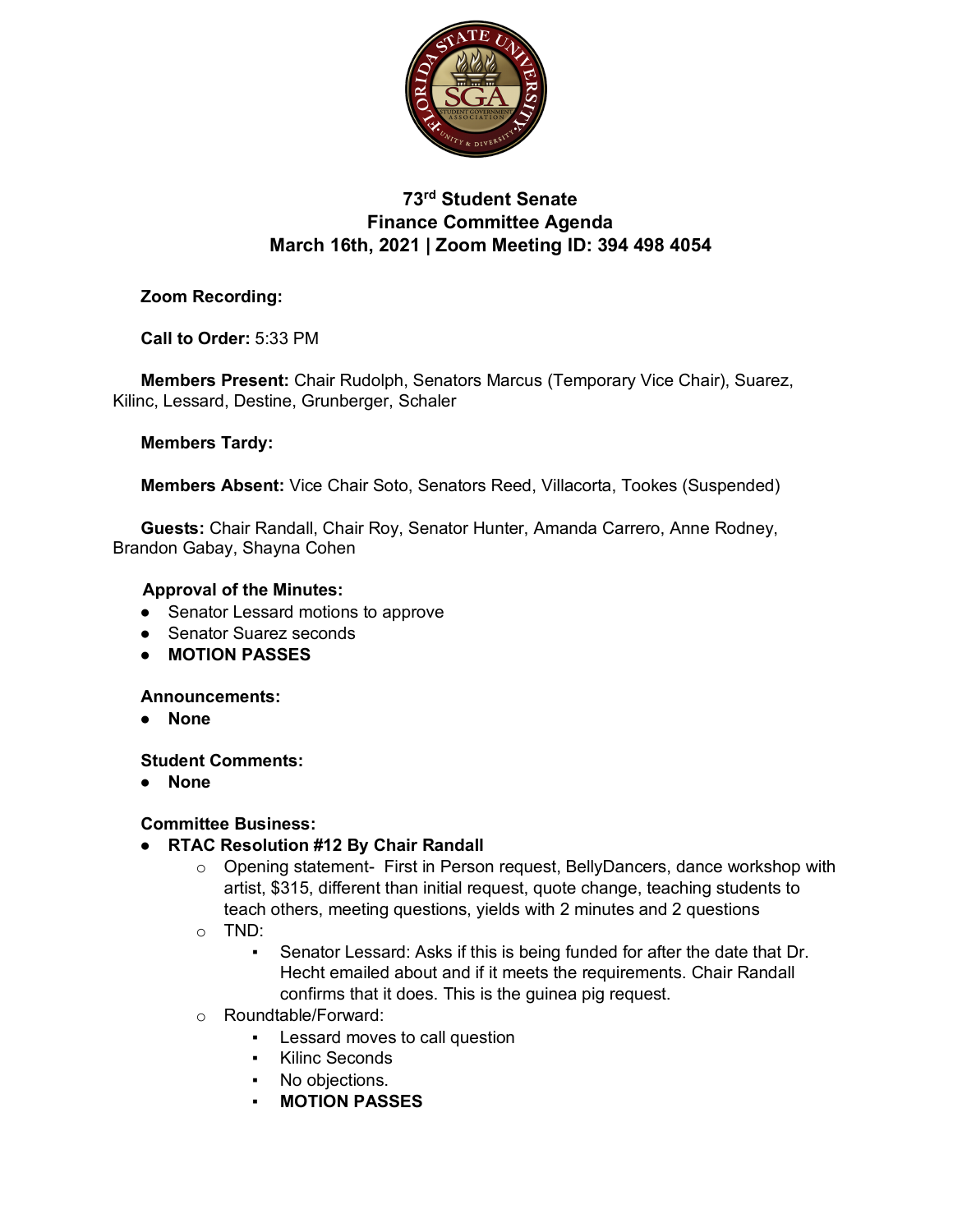

- o Closing Statement- Excellent, Thank You, Hard to Process in Committee because it was the first request, lots of scrutiny went into it. Will go to Dr. Hecht after Senate.
- o Vote- 7 Y: Suarez, Kilinc, Lessard, Destine, Grundberger, Schaler, Marcus; N: 0;  $A \cdot 0$
- o **RESOLUTION PASSES UNANIMOUSLY IN COMMITTEE**
- **Confirmations and Nominations- None**

# ● **PAC Resolution #11 By Tyler Roy**

- o Opening statement- Thanks senators for meeting quorum, now has members, heard JSU, tabled other organization. JSU requests with refreshed quotes for shirts after being tabled in the week prior. Was much more organized and specific this week. \$1363 in clothing and awards for 300 shirts, cost effective and distribution plan secured. Thought as very well presented and details.
- o TND:
	- Destine: Asks purpose of the shirts. Chair Roy clarifies that they will be given out at GBMs and tabling events over the next year.
	- Lessard: Asks if it needs to be approved as a line item. It does not.
- o Roundtable/Forwarding:
	- Lessard moves to call the question.
	- Marcus seconds.
	- No objections.
	- **MOTION PASSES**
- o Closing statement- Thanks everyone, yields his time
- o Entire Resolution Vote- Y: 7- Suarez, Kilinc, Lessard, Destine, Grundberger, Schaler, Marcus N: 0 A: 0

## o **RESOLUTION PASSES UNANIMOUSLY IN COMMITTEE**

## ● **Bill 22 by Senators Marcus and Hunter**

- $\circ$  Opening Statement: Step in Right Direction, Works hard on environmental issues, Bans A&S monies from being spent on single use plastic water bottles
- o TND:
	- Grunberger: Asks if this has been to rules. Hunter replies and explains that it went through
- o Roundtable/Forwarding:
	- Grunberger moves to call question
	- Lessard Seconds
	- No Objections
	- **MOTION PASSES**
- $\circ$  Closing Statement: Thanks the committee, Hopes to make FSU more sustainable, re-emphasizes steps in the right direction, yields.
- o Vote: Y: 6- Suarez, Kilinc, Lessard, Destine, Grundberger, Schaler; N: 0 ; A:1- **Marcus**
- o **BILL PASSES; Will be Heard on Senate Floor**

### **Old Business:**